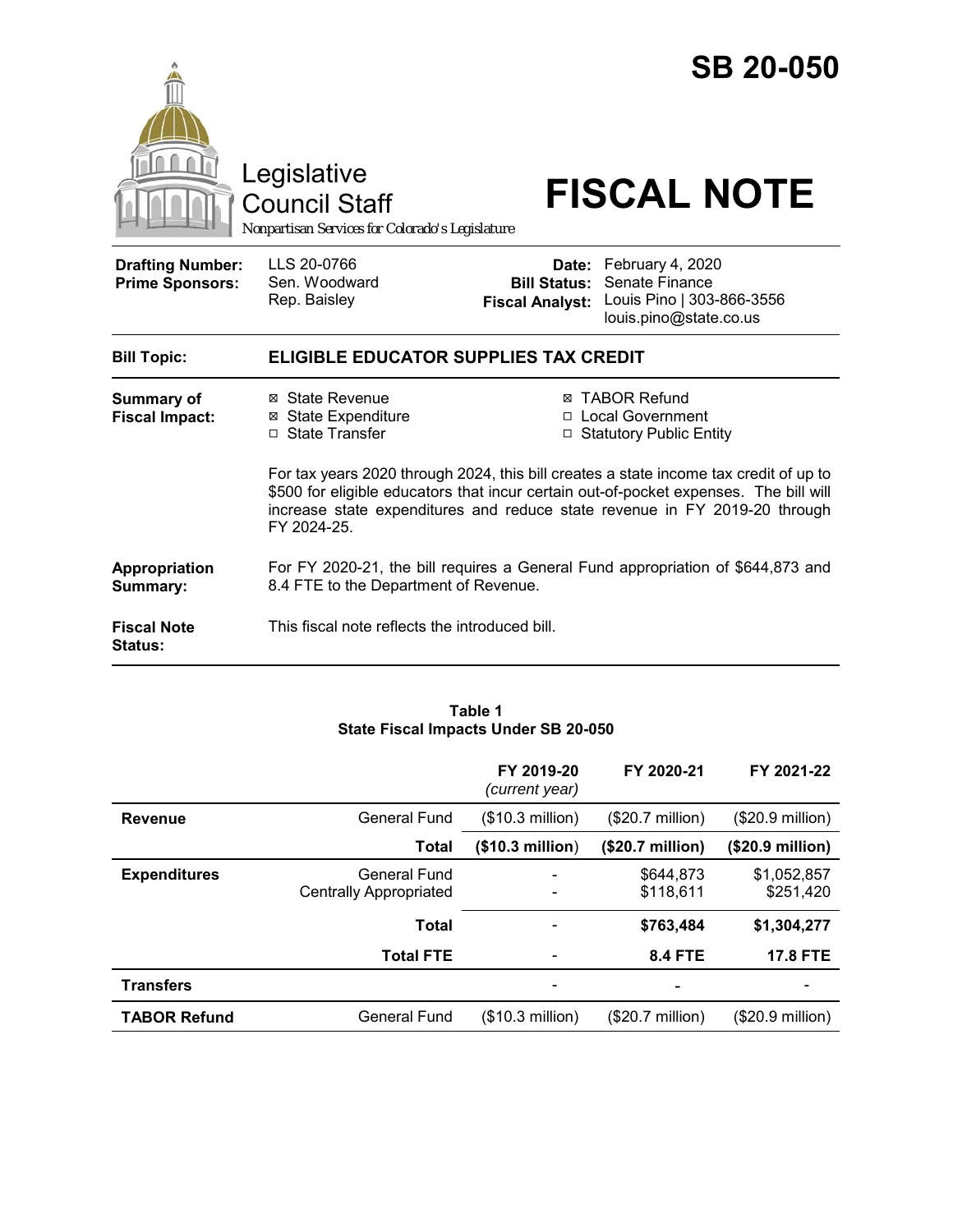February 4, 2020

# **Summary of Legislation**

For tax years 2020 through 2024, the bill creates a state income tax credit of up to \$500 for eligible educators that incur certain out-of-pocket expenses for educating kindergarten through twelfth grade students in Colorado.

The credit amount is equal to the educator's qualifying expenses in excess of \$250 but not exceeding \$750. The bill ties the definition of an eligible educator and qualified expenses to the federal educator expense deduction. The tax credit is refundable, meaning if the amount exceeds the taxpayer's state income tax liability, the balance is refunded to the taxpayer.

### **State Revenue**

The bill is expected to decrease General Fund revenue by \$10.3 million in the current FY 2019-20 (half-year impact). Full-year revenue reductions of up to \$21.4 million will continue each year through FY 2023-24, with a half-year impact of \$10.7 million in FY 2024-25, when the credit is repealed. The bill reduces individual income tax revenue, which is subject to TABOR.

**Assumptions.** In FY 2018-19, there were almost 60,000 principals and teachers in Colorado's public schools (data for private schools was not available). In 2017, about 56,190 Colorado taxpayers claimed the federal educator expense deduction, at an average of \$250 per taxpayer, according to the Internal Revenue Service The maximum federal tax deduction a qualified educator may claim is \$250 each year.

The fiscal note assumes that the taxpayer population eligible for this credit will grow by 1 percent each year from 2017 until tax year 2024. Data from the Bureau of Labor Statistics estimates the number of teachers will increase on average by 1 percent each year until 2026. Beginning in tax year 2020, the first tax year the credit is available under the bill, the fiscal note assumes 95 percent (54,998) of qualified taxpayers will spend more than \$250 on educator expenses. Of these taxpayers, half will spend up to \$500 in qualified expenses, generating a refundable tax credit of \$250 per taxpayer. The remaining taxpayers will expend at least \$750, qualifying for a \$500 refundable credit. Data from the U.S. Department of Education shows, on average, teachers spent about \$479 of their own money on classroom supplies without reimbursement in 2015.

If the refundable income tax credit creates an incentive for more qualified taxpayers to purchase classroom supplies or if a larger number of taxpayers spend more than the \$250 assumed under this fiscal note, the revenue impact of the bill will be higher than estimated.

### **State Expenditures**

The bill will increase General Fund expenditures by \$763,484 and 8.4 FTE in FY 2020-21 and by \$1.3 million and 17.8 FTE in FY 2021-22. Through FY 2024-25, the Department of Revenue will require 21.5 FTE to administer the income tax credit. The income tax credit is not available after tax year 2024. Expenditures are summarized in Table 2 and detailed below.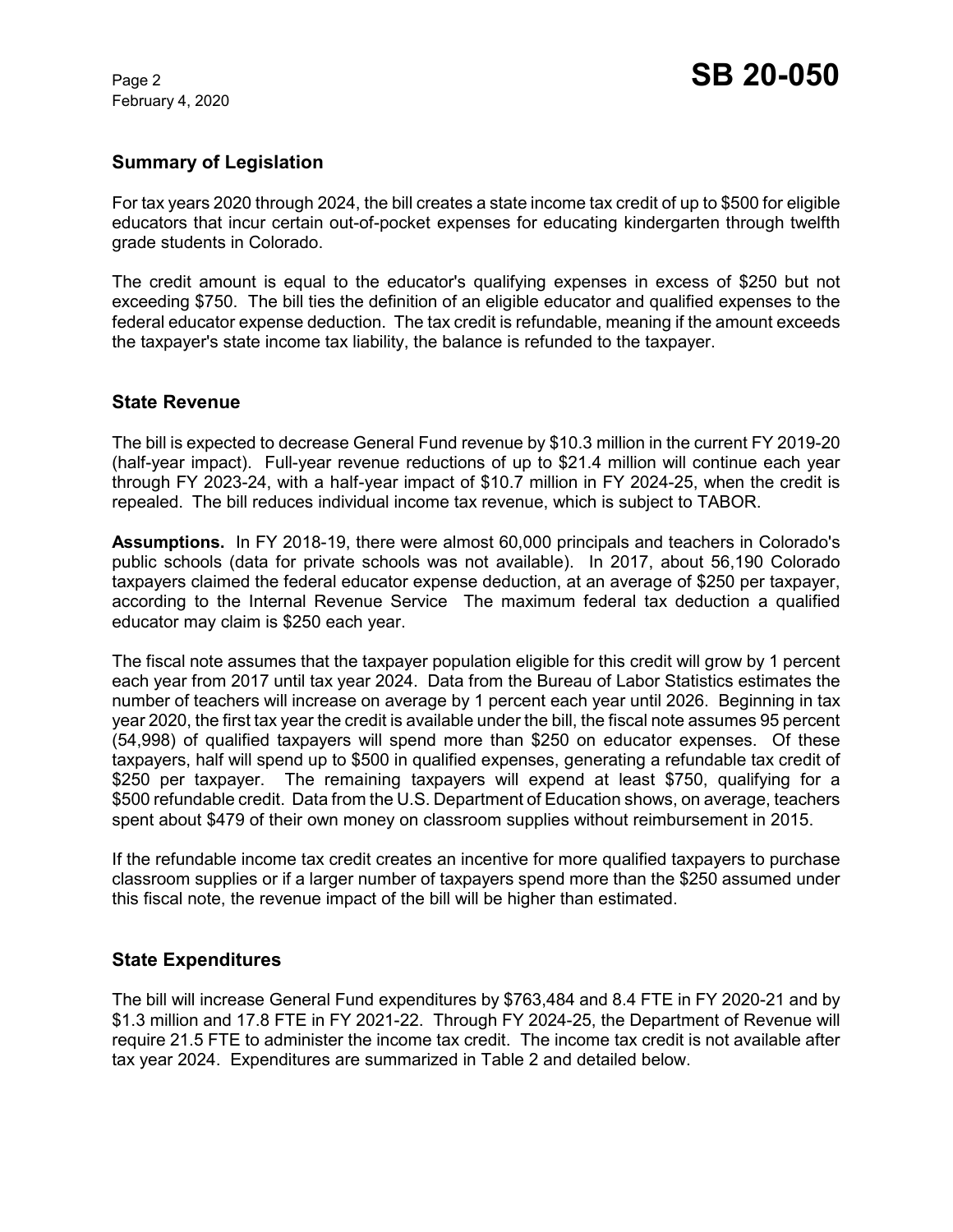|                                         | FY 2020-21     | FY 2021-22      |
|-----------------------------------------|----------------|-----------------|
| <b>Department of Revenue</b>            |                |                 |
| <b>Personal Services</b>                | \$422,991      | \$897,211       |
| <b>Operating Expenses</b>               | \$13,635       | \$24,030        |
| <b>Capital Outlay Costs</b>             | \$124,000      |                 |
| <b>Computer Programming and Testing</b> | \$24,360       | \$1,600         |
| Document Management and Postage         | \$5,767        | \$7,256         |
| Lease Space                             | \$54,120       | \$122,760       |
| Centrally Appropriated Costs*           | \$118,611      | \$251,420       |
| FTE - Personal Services                 | 8.4 FTE        | 17.8 FTE        |
| <b>Total Cost</b>                       | \$763,484      | \$1,304,277     |
| <b>Total FTE</b>                        | <b>8.4 FTE</b> | <b>17.8 FTE</b> |

**Table 2 Expenditures Under SB 20-050**

 *\* Centrally appropriated costs are not included in the bill's appropriation.*

**Tax administration.** The Department of Revenue will require resources to process income tax credits claimed under the bill. Since there is not a third-party verification process to certify if the taxpayer qualifies as an eligible educator and if the claimed expenses meet the criteria in the bill, expenditures assume that 100 percent of claimed credits will be reviewed, consistent with current department policy. In general, refundable income tax credits have a higher rate of fraud and require additional documentation and review. All expenditures for FY 2021-22 are for ongoing tax credit administration and continue through FY 2024-25. The majority of the expenditure increase is attributable to staffing in the Taxpayer Service Division to review tax credits claimed, identify and address taxpayer errors, and manage call and correspondence volume associated with the new tax credit. For FY 2020-21, estimated personnel costs assume a January 1, 2021, start date to administer tax credits claimed on 2020 tax forms.

**Computer programing.** This bill requires changes to the department's GenTax software system. Changes are programmed by a contractor at a rate of \$225 per hour. The changes will increase General Fund expenditures by \$9,000, representing 40 hours of programming. All GenTax programming changes are tested by the department. Testing will require contract personnel totaling \$15,360, representing 640 hours at a rate of \$24 per hour.

For FY 2019-20 only, the bill requires changes to two tax forms at a cost of \$1,200 per form. Expenditures for form changes occur in the Department of Personnel and Administration using reappropriated Department of Revenue funds. The department will also incur postage costs.

**TABOR refunds.** The bill is expected to decrease state General Fund obligations for TABOR refunds by \$10.3 million in the current FY 2019-20, \$20.7 million in FY 2020-21 and \$20.9 million in FY 2021-22. Under current law and the December 2019 Legislative Council Staff forecast, the bill will correspondingly decrease the amount refunded to taxpayers via sales tax refunds made available on income tax returns for tax years2020, 2021 and 2022, respectively. A forecast of state revenue subject to TABOR is not available beyond FY 2021-22.